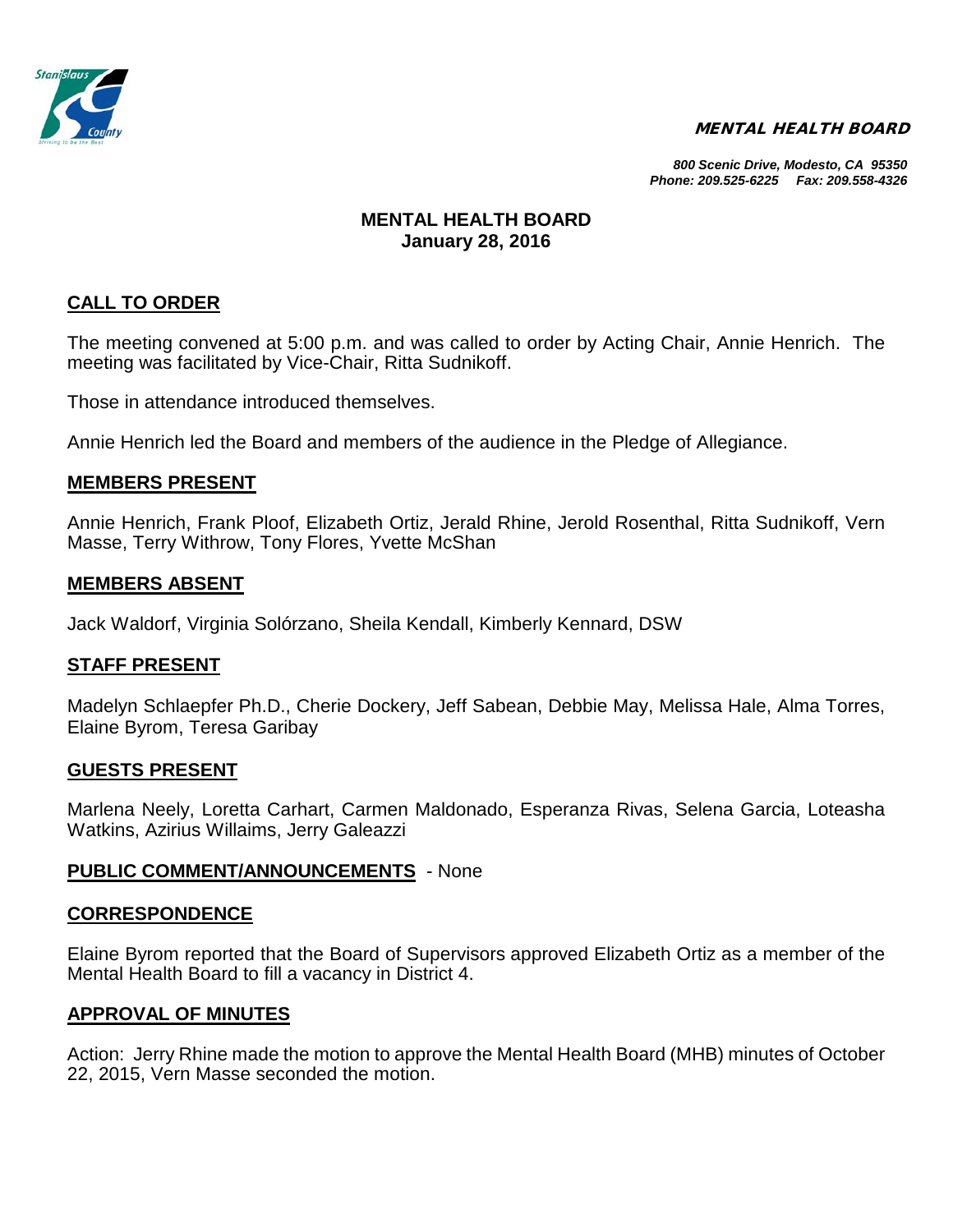## **CONSUMER REPORTS/COMMENTS** - None

## **FAMILY MEMBER REPORTS/COMMENTS** - None

## **BOARD OF SUPERVISORS REPORT**

Supervisor Terry Withrow reported that the Medical Marijuana Regulation was discussed at a recent Board of Supervisors Meeting. The Board of Supervisors voted to continue to ban Medical Marijuana in the county. However, an ad hoc committee will be formed to look at ways to try help people who feel it helps their children. The Medical Marijuana Regulation is on the state ballot initiatives. Supervisor Withrow announced a meeting regarding the Homeless Initiative will be held tonight, January 28, 2016, 6:00pm at the Doubletree Hotel.

## **PRESENTATION – Peer Navigator Program**

Noel Rivas, Coordinator of the Peer Navigation Program, and two staff members shared an overview of the Peer Navigator Program. The program is intended to increase capacity to better serve individuals in the following ways: coordinate physician and Medi-Cal appointments; coordinate and facilitate communication with healthcare providers; arrange or provide transportation to and from medical appointments; access and maintain insurance coverage; assist individuals, families and caregivers in completing medical, financial and other forms; provide education about medical conditions and recovery strategies; motivate and educate individuals and their family/caregivers about the importance of preventative services; arrange translation services; identify and address barriers to healthcare for disparate populations; coordinate child care, elder care, and respite services; provide emotional support to alleviate fear and barriers to accessing quality healthcare. The presentation also included information on how the program works, referral sources, service provision, outcomes and demographic data, and success of contacts.

# **COMMITTEE REPORTS**

## Executive Committee

• Ritta Sudnikoff invited members to the Oakdale City Council presentation on February 16, 2016, at 7pm. The goal is to present at the nine City Councils to inform them about the Stanislaus County Mental Health Board. Ritta welcomed Elizabeth Ortiz, new Board member.

## Adult/Older Adult System of Care Committee

• Annie Henrich reported the committee is visiting the Modesto Recovery Services (MRS) and Telecare on February 10, 2016, at 4:00pm.

## Managed Care Committee

No report.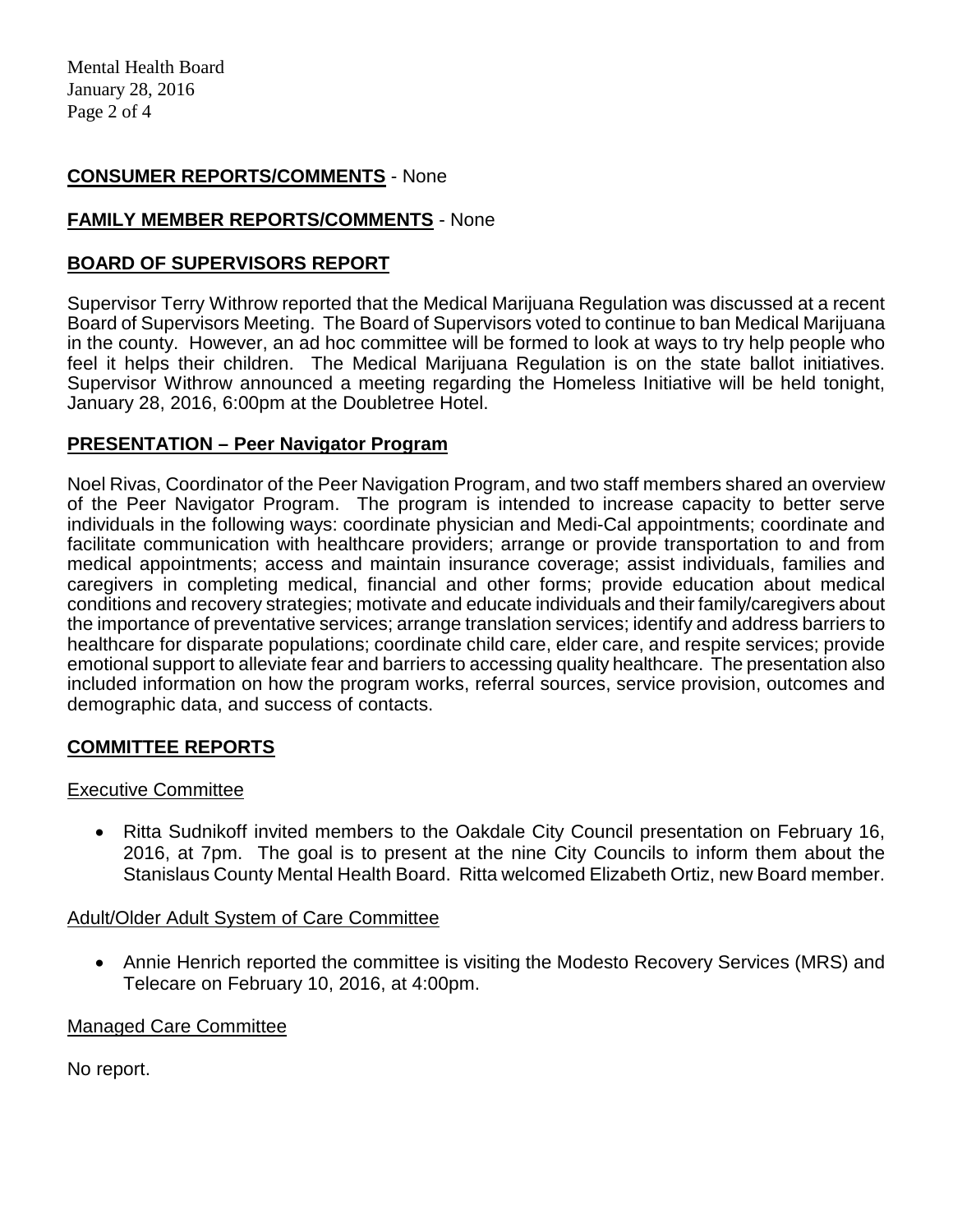Mental Health Board January 28, 2016 Page 3 of 4

## Children System of Care Committee

Jerry Rhine reported the committee's 2016 calendar has been developed. The visit to the Kirk Baucher School went well.

## Administrative and Fiscal Management Committee

Frank Ploof reported the committee is currently discussing how to add value/purpose to their meeting time. Discussed technological needs that have been approved. The committee would like a presentation on the Dashboard.

## Impact Committee

Vern Masse reported the committee discussed the programs they would like to visit this year. The committee talked about educating the Mental Health Board through program visits as well as provide outcomes data. Discussed how the committee can be more effective in their visits, by asking the right questions to the program and share the purpose of the visit to the programs

## Criminal Justice Oversight/Forensic Committee

No report.

## **MHB/ABSAP LIAISON**

No report. Yvette volunteered to attend the meetings in Kimberly Kennard's absence.

# **CULTURAL COMPETENCY, EQUITY AND SOCIAL JUSTICE COMMITTEE (CCESJC)**

Dr. Madelyn Schlaepfer shared highlights from the last committee meeting. One focus of the meeting was to look at the meaning of the committee's name; Equality vs. Equity. A visual was shared to illustrate the difference between the two. The committee will discuss social justice next. Committee members shared their experience with the online test developed by Harvard Unisversity on Unconscious Bias. People may not be aware of certain biases they may have when interacting with others. The committee will be reviewing the National Standards for Culturally and Linguistically Appropriate Services (CLAS) to make sure the county is in accordance with the state standards.

## **DEPARTMENT REPORT**

Dr. Schlaepfer reported the following:

- MHSA Stakeholder Meeting regarding the Annual Update will be held January 29, 2016, 1:00- 4:00pm at Sutter Health Education Center. The Annual Update will be going to the Board of Supervisors for approval in June 2016.
- Workgroup moving forward in planning the merge of the MHB and ABSAP Boards. Dr. Madelyn Schlaepfer encouraged members to attend these meetings. Next meeting date/time to be announced.